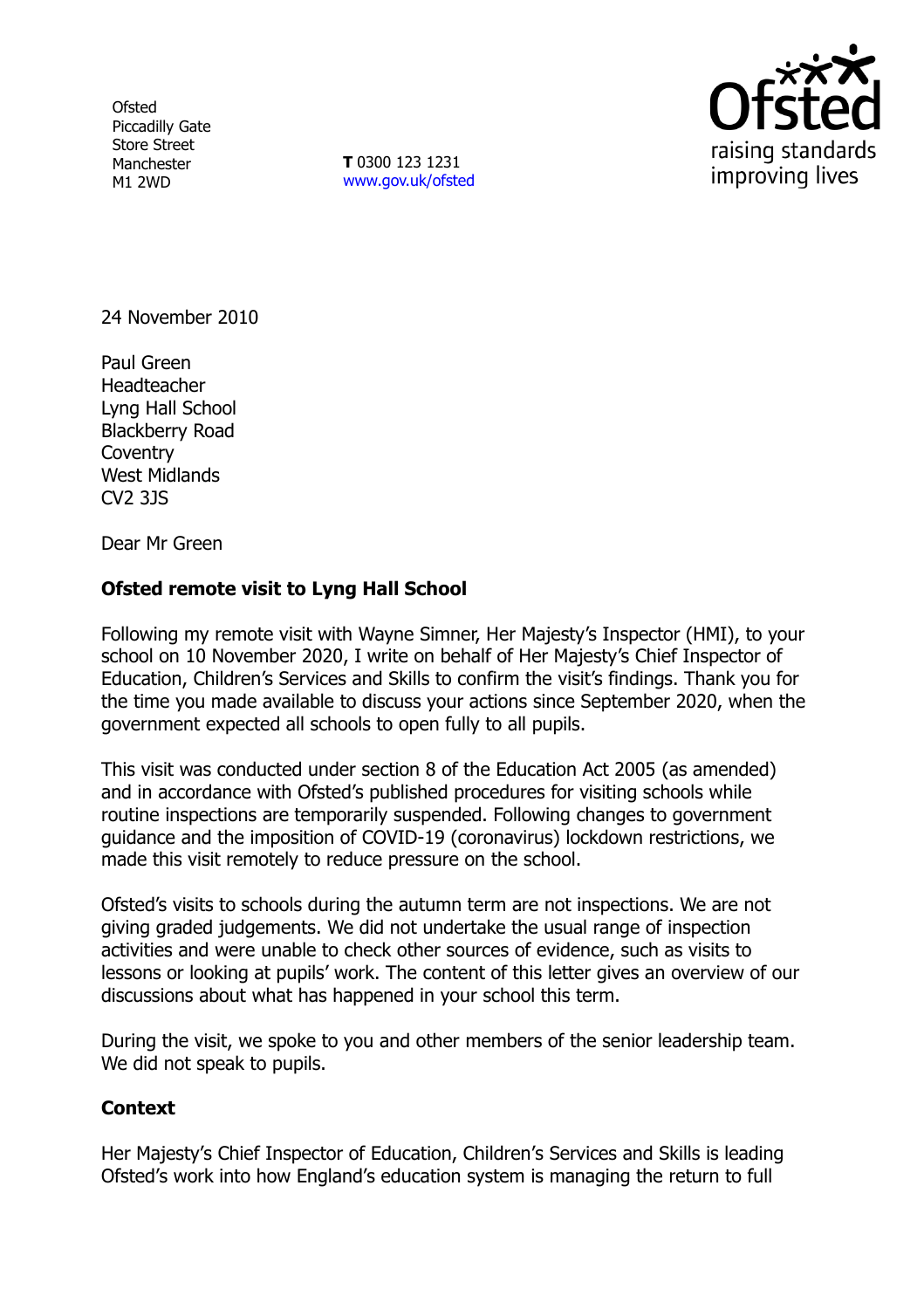

education for pupils, following an extended break in formal schooling due to the COVID-19 pandemic.

In undertaking this focused work, HMI are visiting a broad range of schools. HMI will visit a sample of:

- approximately 1,200 schools across all Ofsted grades (outstanding, good, requires improvement and inadequate)
- maintained schools, academies and free schools, special schools and centres of alternative provision, including those in cities, and coastal, town or rural communities.

The information from this visit will feed into Ofsted's national reporting so that the insights can be shared with the government and the education sector. We did not find any significant concerns during the visit. In such a case, an inspection report would be published on our website and available to parents and carers.

We did not consider your response to COVID-19 during the spring and summer terms 2020, when the school was not open to all pupils.

## **From this visit, inspectors noted that:**

- **Pupils in key stage 3 are studying their usual subjects. Teachers are** reintroducing the practical aspect of subjects, such as in music, which was being taught differently at the beginning of the autumn term. Your intention is for pupils to return to their usual curriculum before summer 2021.
- You said that all pupils in Year 11 and Year 13 are studying the same examination subjects that they were last year. Leaders have devised plans to make sure that pupils will have covered the relevant curriculum content ahead of national assessments.
- You explained that you have not adopted a single whole-school approach to identifying gaps in pupils' knowledge. Instead, leaders in each subject have used different ways to check what pupils know and remember. You told us that these are through a combination of activities in lessons, the regular review of pupils' work and formal testing. You highlighted how this has helped teachers identify pupils' new starting points in each subject.
- $\blacksquare$  In all key stages, you said that leaders have revisited the curriculum plans to identify what pupils did not learn in the summer term. Leaders have adjusted their plans so that this content is integrated into this year's curriculum. For example, in English in Year 11, knowledge needed for the English literature course has been incorporated into English language lessons. Senior leaders have reviewed these revised plans.
- You have plans in place to deliver the curriculum remotely to pupils, if needed. Pupils log into lessons from home, and teachers share the work with them